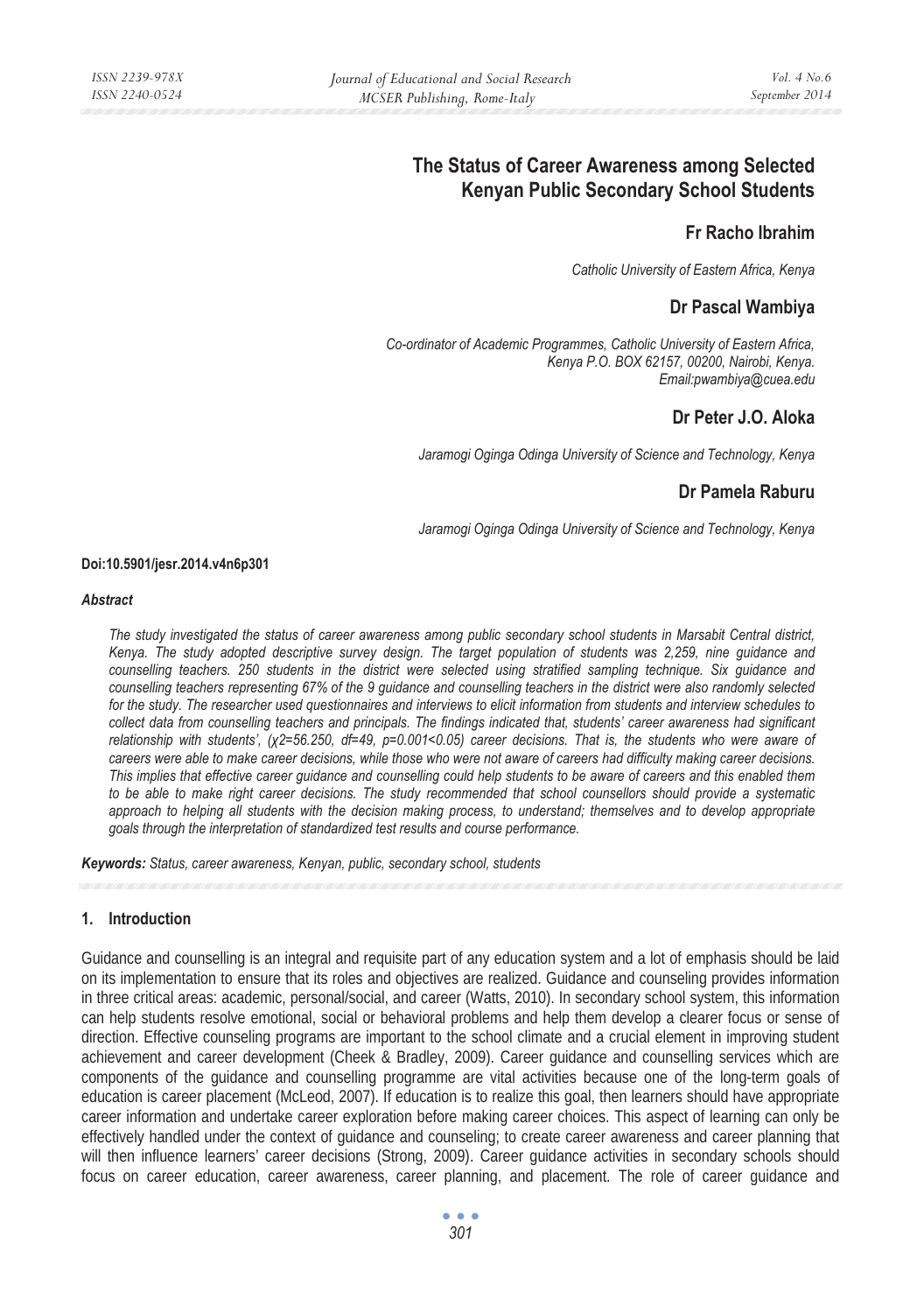counseling in schools is to foster the career development of learners and enable them to choose the right courses in post-secondary education (Gazda, 2008). Therefore, lack of it undermines the economic productivity of a country due to lack of proper career preparation, training, placement, and satisfaction (George & Cristiani, 2012). Students in secondary schools may not have the necessary information concerning careers and being in their adolescent stage, should be helped to choose suitable careers, make the necessary preparations for it, enter into it in college and develop in it (Cheek & Bradley, 2009).

In Kenya, counselling in the school has been promoted to help improve participation and achievement of students in different areas. In 1971, the Ministry of Education introduced guidance and counseling in schools in recognition that academic work alone would not help the students to make informed choices in life including career decision making (Makinde, 2006). Its vitality was amplified by a range of students' behavioral problems experienced in many schools. The Kenyan Ministry of Education under which this programme was founded identified various components used to create a benchmark for effective school guidance and counseling services against which it could be assessed in Kenyan schools. The components included policy and mission statements; services planning; needs assessment services; responsive services; peer counseling and services evaluation of developed countries like America, the United Kingdom, Canada, Hong Kong, Scotland, China and Ireland and of developing countries like South Africa, Malawi, Zambia, Uganda and Botswana (Duda, 2006). This and other programmes such as the United Nations Educational Scientific and Cultural Organization programme on guidance counselling and youth development for Africa (UNESCO Modules 1-8, 2006) that promotes guidance and counseling as an integral part of the education of students and essential life skills (Dakar framework VI, 2007) are meant among other things to enhance the participation and achievement in education.

The Ministry of Education through the Basic Education Act 112 introduced guidance and counselling as a mandatory program in all public schools in Kenya with the ultimate goal to assist students develop their academic, social and personal competencies in order to make realistic choices and relevant decisions in life (MOEST, 2007). However, this basic guidance and counselling programme has not been realized up to date. As such, there is a growing concern by counselling practitioners, teachers and parents about the realization of these objectives. Since basic counselling has not been realized, career counselling which is a component of guidance and counselling is an area that is poorly explored in Kenya (Wango, 2006). This lack of quality career guidance in most Kenyan public secondary schools is partly attributed to shortage of human and time resources that the process demands and has led to choice of unsuitable careers resulting in widespread poor performance at the workplace (Rob & Achola, 2008). In addition, they found out that counsellors provided career guidance only to students who showed interest and was dependent on voluntary efforts by some teachers who felt motivated to do it. Moreover, teachers had an overloaded curriculum and little or no time for counselling; teachers lacked basic tools like books and rooms and teachers identified for the purpose had not been trained and so had no professional competence in the subject. A consideration of the above shows that there is a greater challenge ahead in basic guidance and counselling programs and thus, career counselling in public secondary schools. This problem needed a scientific inquiry in order to enhance basic and career guidance and counselling in secondary schools. However, despite the importance that seems to have been attached to guidance and counseling services in Kenyan schools, especially public secondary schools, the programme has not been evaluated fully as to the extent to which it can help secondary school students to make realistic career decisions in line with one of the Ministry of Education policies (Wango, 2007).

### **2. Theoretical Framework and Literature Review**

### *2.1 The Super's Self-concept theory of career development*

The theory of self-concept of career development was used to underpin the study. Among the many theories of career choice and development, the theory by Super (2007) has received much attention in many parts of the world. Super (2007) suggested that career choice and development is essentially a process of developing and implementing a person's self-concept. According to Super (2007), self-concept is a product of complex interactions among a number of factors, including physical and mental growth, personal experiences, and environmental characteristics and stimulation. In this light, Marsabit Central district being in remote and marginalized part of Kenya may have influence in some students' self-concept and affect the choice of career due to their personal experiences or environmental characteristics. Whereas Super presumed that there is an organic mechanism acting behind the process of development and maturation, recent articulations (Savickas, 2012) of Super's theory have called for a stronger emphasis on the effects of social context and the reciprocal influence between the person and the environment. Building on super's notion that self-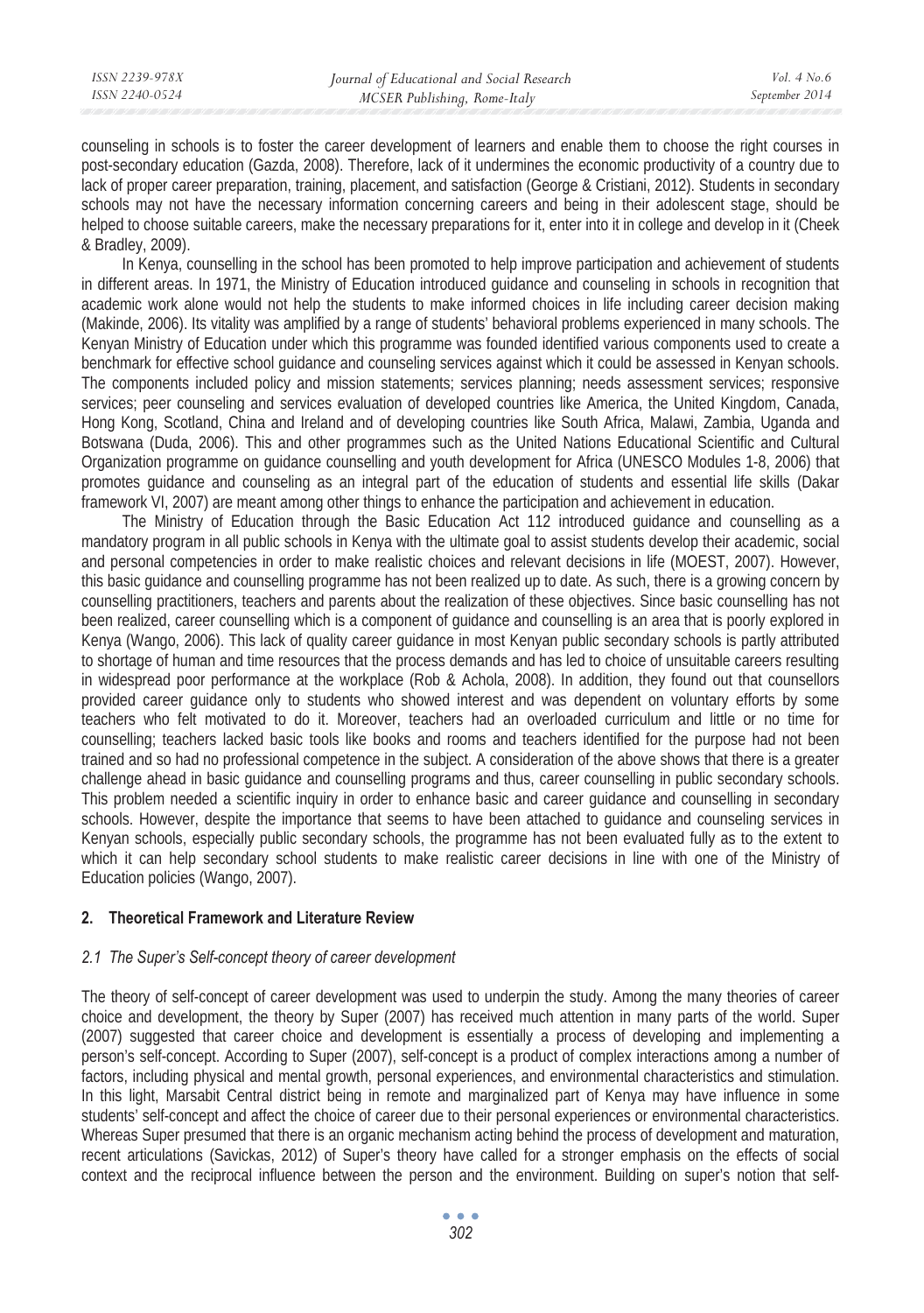| ISSN 2239-978X | Journal of Educational and Social Research | <i>Vol.</i> 4 $No.6$ |
|----------------|--------------------------------------------|----------------------|
| ISSN 2240-0524 | MCSER Publishing, Rome-Italy               | September 2014       |
|                |                                            |                      |

concept theory was essentially a personal construct theory; Savickas (2012) took a constructivist perspective and postulated that the process of career construction is essentially that of developing and implementing vocational selfconcepts in work roles. Therefore, relatively stable self-concept should emerge in late adolescence to serve as a guide to career choice and adjustment. However, this theory has also received some criticism because self-concept is not a static entity and it would continue to evolve as the person encounters new experience and progresses through the developmental stages. In addition, life and work satisfaction is a continual process of implementing the evolving selfconcept through work and other life roles (Savickas, 2012).

Super (2007) proposed a life stage developmental framework with the following stages: growth, exploration, establishment, maintenance (or management), and disengagement. In each stage, one has to successfully manage the vocational developmental tasks that are socially expected of persons in the given chronological age range. For example, in the stage of exploration (ages around 15 to 24), an adolescent has to cope with the vocational developmental tasks of crystallization (a cognitive process involving an understanding of one's interests, skills, and values, and to pursue career goals consistent with that understanding), specification (making tentative and specific career choices), and implementation (taking steps to actualize career choices through engaging in training and job positions). Accordingly, the concept of "career maturity" was used to denote the degree that a person was able to fulfil the vocational developmental tasks required in each developmental stage.

### *2.2 Literature Review*

Studies have been reported on the Status of Guidance and Counselling Services Awareness among Students. Trusty (2006) conducted a study in 4 high schools in England in order to establish students' career exploration and readiness. He reported that many counsellors were already engaging with students in conversations about course selection, goals and postsecondary education, as well as career and financial planning. This was evidenced through career tests which were administered to fourth grade students in most schools that were selected. Clinedinst and Hawkins (2009) conducted a cohort national survey in Massachusetts to find out the level of career awareness among high school students. The study findings were that, counsellors spent on average 7 percent of their time on occupational counselling and job placement, compared to the 26 percent of time spent on post-secondary admission counselling. Because only 69 percent of high school graduates enrolled in post-secondary institutions, many of the 31 percent who remained were left to enter the job market soon after high school. Although some research has found that counsellors administering careerpreparation programs at the middle school level had little to no measurable impact on the career preparedness of students, there is substantial research supporting the value of career planning and guidance at both the middle and secondary levels. Accordingly, research on career decision-making among high school students by Chapman (2010) has shown the role of good information and self-efficacy in the career decision-making process, and much of the literature as well, provides specific guidance on how counsellors can influence high school career aspirations. He made emphasis on providing clear, correct information about career options and requirements, so that students can plan appropriately. Nwanko and Okwunzo (2010) conducted a study in Odoh State in Nigeria to find out how high school students are prepared for the job market and career choice. Their study adopted phenomenological qualitative design to further explore the lived experiences of counselled students. They reported that career decisions are mainly social, and approached their study from a social constructionist point of view. The study recommended development of guidance and counselling structures which could address specific students' career preparedness and decision making needs. In Uganda, Muzongondi (2012) conducted a study in three districts to determine how prepared secondary school students were concerning career decision-making. He used post-*ex facto* descriptive survey design. The study findings were that, only 8% of the sampled students had received counselling on career planning, preparedness and decision-making. Out of the 300 students, 82% had not received any special counselling in school while the remaining 10% had received other types of counselling other than career counselling but mostly outside the school setting. They concluded that counsellors had not made remarkable impact on students' career decision-making endeavours. Since career decision is perceived to have an impact on individuals' career ambitions and prosperity, they recommended formation of special counsellors to deal with career counselling only.

Other previous studies have been reported on gender differences and career awareness. A comprehensive report and data summary conducted by Ferris State University (2012) on a study which was done in 2002 in Michigan State about career guidance and decision-making among American youth: decisions without directions. The findings were that, both males and females are heavily oriented toward postsecondary education, but girls slightly but significantly exceeded the boys in their zeal for more schooling after high school. However, the study also found out that gender of the student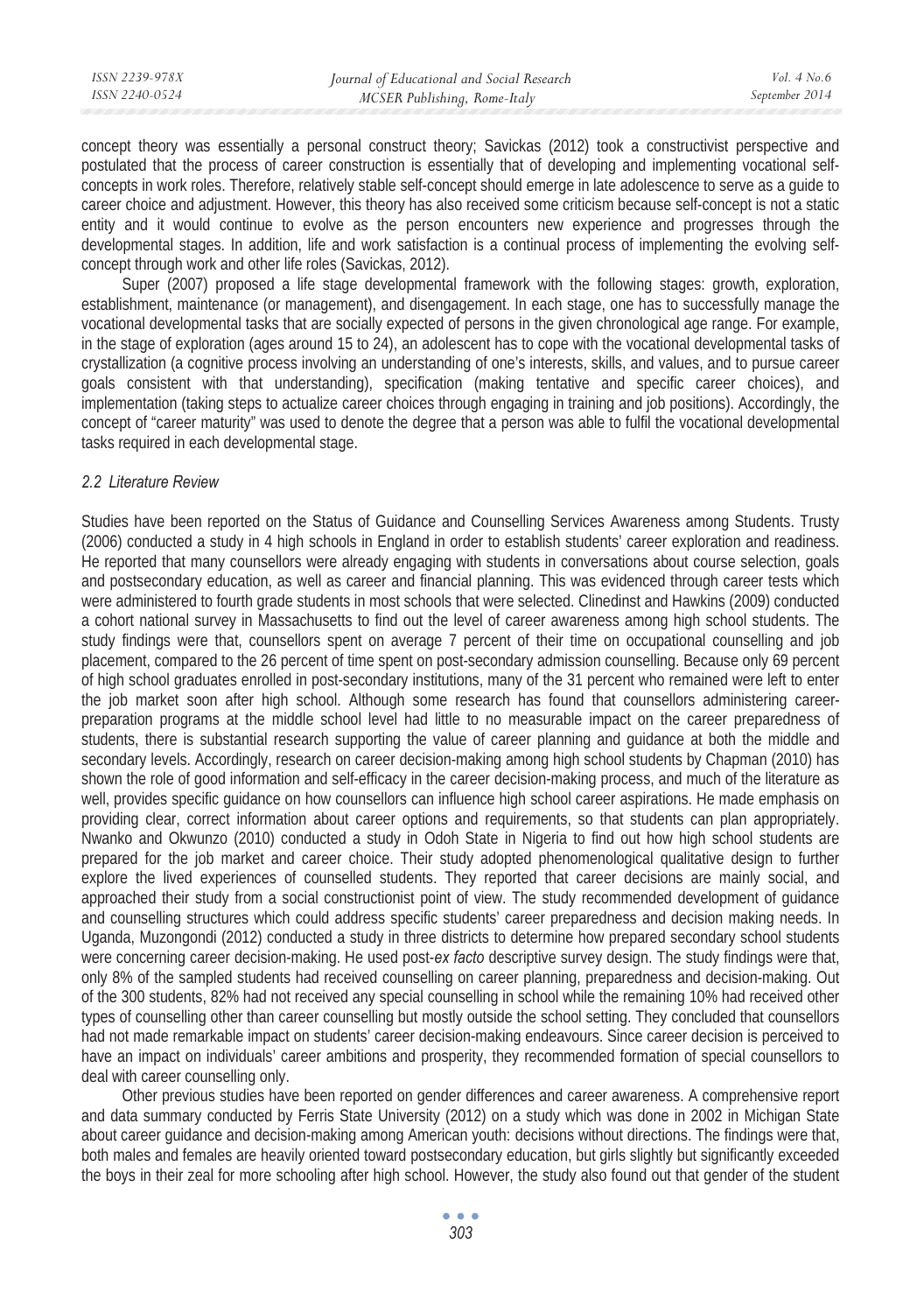appeared to have no significant effect on the likelihood of having made a career decision. The difference between a father-influenced student and a mother-influenced student amounted to this: father-influenced young people are 29 percent more likely to have made a career decision. Finally, most of the students made these decisions but did not know how to practically achieve or arrive at their dream careers because most of the counselling sessions did not exhaustively provide directions but only engaged them on requirements and benefits of certain careers. Newton and Grayson (2012), conducted a study in the State of Orlando to investigate why men and women shun some careers. Prior to comparing men's and women's career values, he demonstrated that the survey items used to measure these values function similarly across the two gender groups. Gender influences behaviours and preferences across a variety of contexts. While there is some debate about the degree to which these differences are biologically versus socially influenced, several notable trends have emerged. Among them are gender differences in interdependence and connectedness. One such study was done in Minnesota by Cross and Madson (2013), who found that when men and women were asked to select photos that described their lives, women selected more photos of others, while men selected more photos of themselves. This finding supports the notion that women have a tendency to define themselves based on social relationships and connectedness. Differences in male and female social behaviour may also be understood as differences in interdependence. They reported that, American men tend to view themselves as independent, while American women view themselves as interdependent. This self-construal as either independent or interdependent may form the basis for their cognitions, motivations, and emotions to career choices.

From the summarized literature above, some of the reviewed studies adopted different designs and data collection instruments. Two studies were conducted regionally however; none of these addressed the context of the current study. Finally, five studies were reviewed to address the second research question in the current study. Out of these, some were conducted in Western countries and adopted different contexts, respondents and methodologies. One study each was reviewed regionally and locally but adopted different methodologies other than descriptive survey. Therefore, the current study would fill in gaps in literature.

## **3. Research Methodology**

### *3.1 Research Design*

The study adopted descriptive survey design. This type of design is appropriate when independent variables are not manipulated and participants are not given a treatment that is measured as in typical experimental design (Kerlinger, 2010). This design was used in order to describe the role of guidance and counselling on public secondary school students' career decision-making in Marsabit Central district as it existed.

## *3.2 Study participants*

The target population of students was 2,259 which is the total number of students' in public secondary school in the district. Furthermore, nine guidance and counselling teachers were also targeted for the study because they provided counselling services to the affected students. Out of nine public secondary schools in the district, 6 schools representing 67% were selected using simple random sampling method through SPSS version 22. This sampling technique was used because it ensured that the "unknown" influences were equally distributed within the sample (Lincoln & Guba, 2007). Therefore, 250 students representing 11.1% of the total 2,259 in the district were selected using stratified sampling technique. This is a technique that is used to acquire individuals with heterogeneous characteristics for the study (Bell, 2009). Six guidance and counselling teachers representing 67% of the 9 guidance and counselling teachers in the district were also randomly selected for the study.

### *3.3 Research Instruments*

The researcher used questionnaires to elicit information from students and interview schedules to collect data from counseling teachers and principals. Questionnaires were used to acquire the necessary quantitative data from the students on the status of career awareness and career decision making among students in the selected schools. Content validity of the questionnaires was enhanced by the examination of the instruments by researcher's supervisors and participants of the pilot study. Therefore, the quantitative instrument (questionnaire) was amended after the supervisors' advice as preferred by Frankfort-Nachmias and Nachmias (2006). The content validation was therefore appropriate in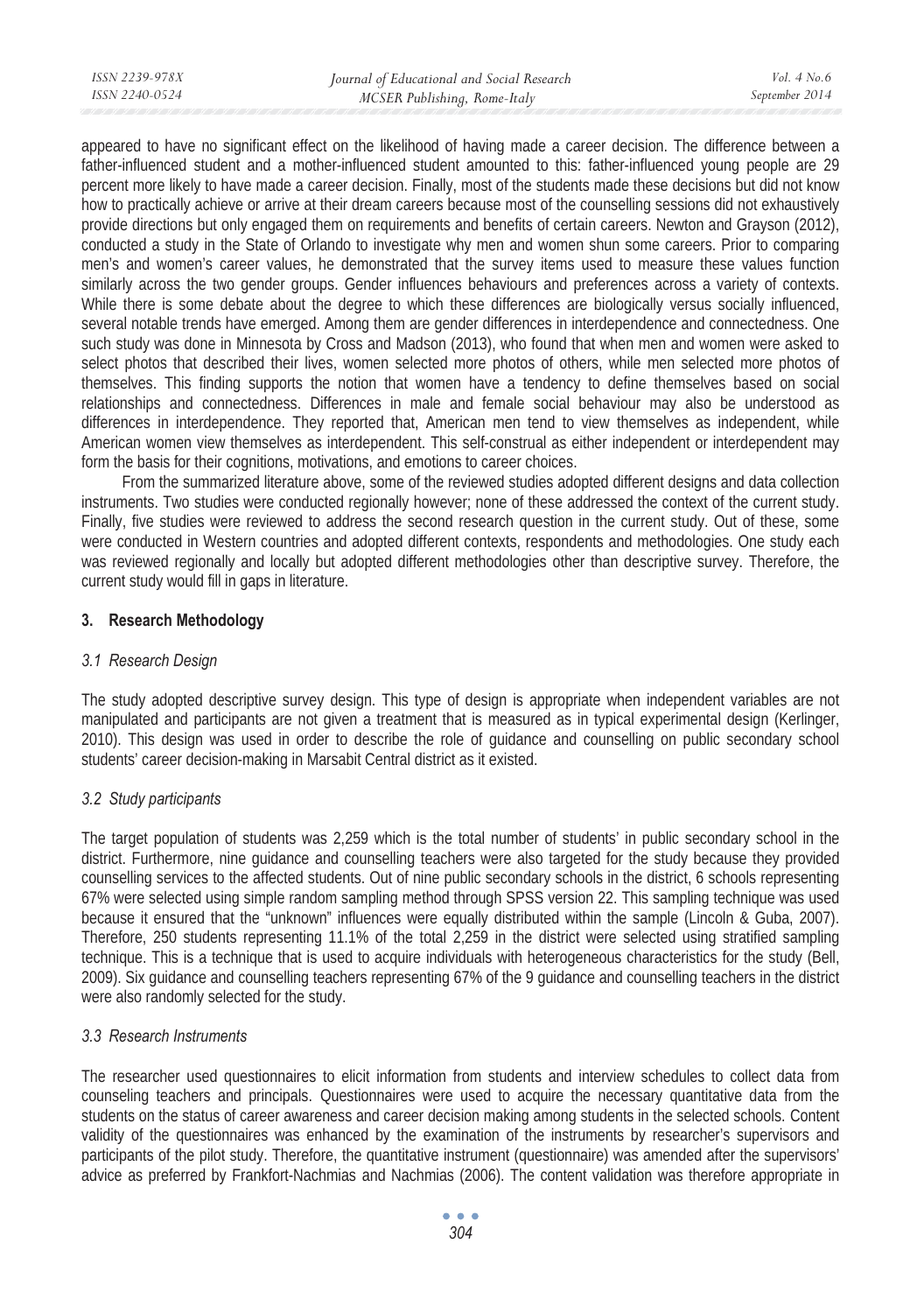determining the extent to which the set of items provided relevant and representative sample of the domain of tasks under consideration (Gronlund, 2005). In this study, the reliability coefficient of the items (on the Likert Scale) in the students' questionnaire was computed to yield figures above 0.6 and considered reliable (Cronbach, 2005).The trustworthiness of qualitative data was also ensured. For example, the researcher ensured credibility by the adoption of research methods that were well established, developing of an early familiarity with the culture of participating schools before the first data collection dialogues take place, iterative questioning, negative case analysis, frequent debriefing sessions, peer scrutiny of the research project, thick description of the phenomenon under scrutiny, and an examination of previous research findings to assess the degree to which the project's results were congruent with those of past studies.

### *3.4 Data Collection Procedures*

The researcher sought permission from the Catholic University of Eastern Africa, the National Commission for Science, Technology and Innovation, Marsabit County and District Education Officer in Marsabit Central to conduct the study. When the permission was granted, the researcher made an official application through writing to the schools through their principals to be allowed to use the institutions for the study and categorically stated the purpose of the study and the target respondents. After being granted permission by the authorities of various institutions, the researcher visited the schools, read and issued informed consent forms to the selected participants. The participants were then signed the consent form and return it to the researcher agreeing to voluntarily participate in the study. The researcher further discussed a convenient day for administration of the research instruments to the participants whose consent had been obtained through informed consent forms. The researcher then distributed questionnaires to the selected students who consented to participate in the study by help of guidance and counselling teachers in the selected schools. The interviews were conducted by the researcher on guidance and counselling teachers and principals after the quantitative data from the questionnaires had been collected to avoid replication of information. The guidance and counselling teachers as well as principals were interviewed in their offices. Interview for each participant took between 35-45 minutes.

### *3.5 Data analysis*

Data from the questionnaire was quantitatively analyzed in order to identify general trends in the selected population (Gall & Borg, 2006). The analysis of quantitative data included descriptive, inferential and non-parametric statistics. Qualitative analysis was employed for data from the interview schedule because part of the research was based on an interpretive naturalistic approach as pointed out by (Christensen & Johnson, 2010). The researcher used the thematic framework developed through deduction of meanings from the interview excerpts.

## **4. Findings and Discussion**

## *4.1 Findings on the status of career awareness among public secondary school students.*

The study sought to investigate the status of career awareness among secondary school students. To achieve this, career awareness questionnaire was developed using a five point Likert Scale with 20 items. Prior to this descriptive test, exploratory analysis had revealed that all the items were relevant to career awareness. As such, there were no significant outliers thus no item was removed from the students' career awareness questionnaire. Using a five-point scale ranging from 1 to 5, a cut-point of 3 was used for descriptive analyses. Any mean scores less than 3 denoted that majority of the respondents disagreed while mean scores above 3 indicated that the majority of the respondents agreed with the construct under scrutiny (status of career awareness). The descriptive statistics are presented in Table 1.

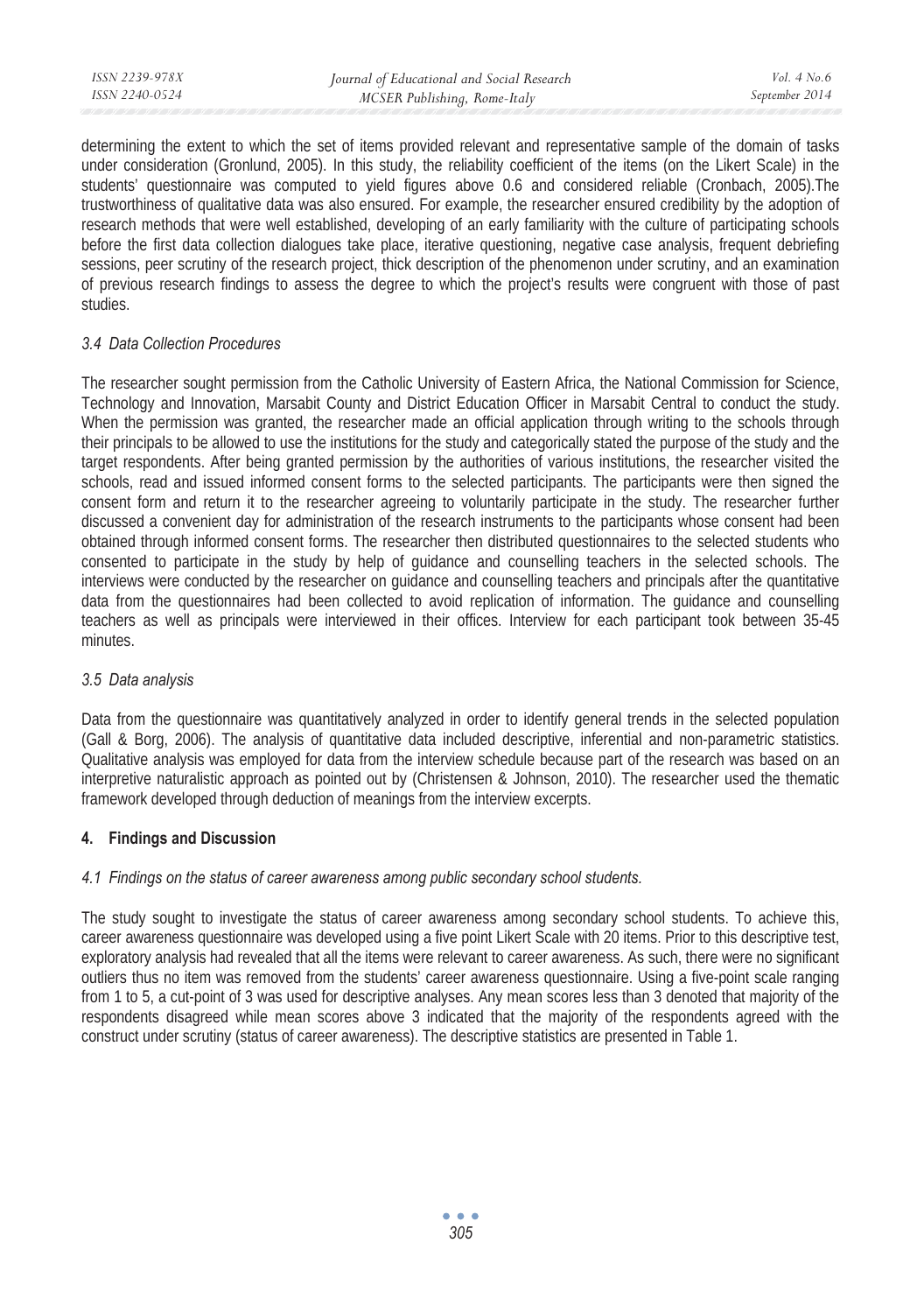**Table 1:** Descriptive Statistics on Status of Career Awareness

| <b>Career Awareness</b>                                 | Mean | <b>Std. Deviation</b> |
|---------------------------------------------------------|------|-----------------------|
| Lunderstand what career means                           | 4.56 | 1.014                 |
| I am aware of various careers available in the country  | 3.89 | .928                  |
| I know the training requirements for various careers    | 3.22 | 1.202                 |
| I know various working conditions for careers           | 3.11 | 1.453                 |
| I know relationship between various jobs                | 3.67 | 1.118                 |
| I know my abilities in terms of career involvement      | 4.11 | 1.364                 |
| I know my career interest                               | 4.11 | 1.269                 |
| I know careers that will give me optimum satisfaction   | 3.89 | 1.054                 |
| I have some experience in my career of choice           | 3.67 | 1.000                 |
| I know career environment in which I can work best      | 3.56 | 1.236                 |
| I know my career capabilities and limitations           | 3.56 | 1.333                 |
| I know careers that are available in the country        | 3.00 | 1.118                 |
| I know careers that pay well                            | 3.11 | 1.537                 |
| I know dangers associated with some careers             | 2.67 | .866                  |
| I know employment rates for some careers in the country | 3.44 | 1.333                 |
| I know myths associated with some careers               | 2.78 | 1.563                 |
| I know career status in the country                     | 2.89 | 1.167                 |
| I know successful people in various careers             | 3.11 | 1.537                 |
| I know why I want to get into some careers              | 4.11 | .782                  |

The results presented in Table 1 shows that mean scores obtained by students on career awareness ranged from 2.67 to 4.56. The highest ranked statements were; 'I understand what career means" with a mean of 4.56. This was followed by "I know my abilities in terms of career involvement", "I know my career interest" and "I know why I want to get into some careers" all with means scores of 4.11 each. The rest of the items were "I am aware of various careers available in the country" (3.89), "I know careers that will give me optimum satisfaction" (3.89), "I know relationship between various jobs (3.67), "I have some experience in my career of choice" (3.67), "I know my career capabilities and limitations" (3.56), "I know career environment in which I can work best" (3.56), I know employment rates for some careers in the country" (3.44), "I know the training requirements for various careers" (3.22), "I know various working conditions for careers" (3.11), "I know careers that pay well" (3.11), "I know successful people in various careers" (3.11), "I know careers that are available in the country" (3.00). All these means were above the cut-point of 3 implying that the majority of the students agreed that they were aware of careers. This was attributed to the role played by guidance and counseling services in the sampled schools. The findings are similar to that of a Comprehensive Report and Data Summary conducted by Ferris State University (2012) and another study by Wanga and Ombima (2012) which revealed that that effective career counseling enable students to acquire the skills to investigate the world of work in relation to knowledge of self and to make informed career decision, employ strategies to achieve future career success and satisfaction and understand the relationship between personal qualities, education and training and the world of work.

However, some means were lower than the set median of 3: "I know career status in the country" (2.89), "I know myths associated with some careers" (2.78), and "I know dangers associated with some careers" (2.67). This indicated that majority of the students disagreed with the three items. The underlying implication concerning the three items with means below 3 is that students may not have been enlightened in those particular areas during counselling services. This could be due to the narrow scope adopted by counsellors or lack of information on those particular areas. These findings are similar to that of American School Counsellor Association (2010) which conducted a national study in California and found out that that school counsellors need to be informed consumers of research, and also need the necessary skills to conduct evaluation studies of their programs and interventions to help students make right career decisions.

### *4.1.1 Chi-square test results on Status of Career Awareness*

The normality of the items on status of career awareness was tested though Kolmogorov-Smirnov Test before running Chi-square test. It revealed that the distribution of career awareness was normal with mean of 71.11, standard deviation 11.75 and significance test of .893>p=.05. The Likert scale had five points strongly agree (5), agree (4), undecided (3), disagree (2) and strongly disagree (1). A cut-point of 3 was set and responses with means scores above 3 indicated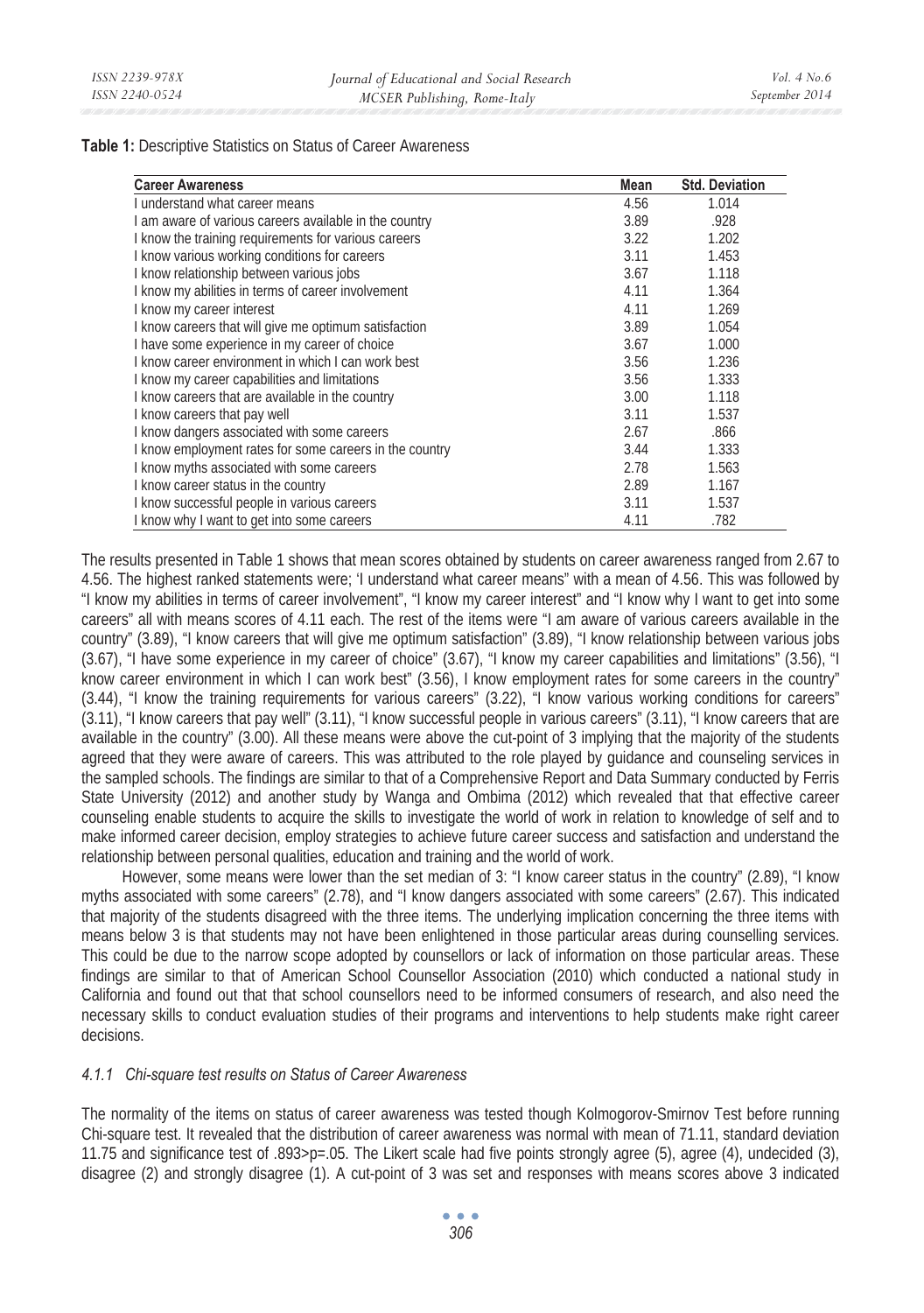majority of the respondents agreed while a mean below 3 depicted that the majority of the respondents disagreed. As such, chi-square was calculated using frequencies and percentages calculated from the frequency tables of the items on career awareness questionnaire. This is presented in Table 2.

**Table 2:** Chi-square test for status of career awareness among secondary school students

| <b>Career awareness</b>                                 | SΑ       | A                                  | U            | D                              | SD          | Total                 | Chi square test |
|---------------------------------------------------------|----------|------------------------------------|--------------|--------------------------------|-------------|-----------------------|-----------------|
| I understand what career means                          | 70(36.8) | 10(5.3)                            | $\mathbf{0}$ | 10(5.3)                        | $\mathbf 0$ | 90(47.4)              | $X^2 = 56.250$  |
| I am aware of various careers available in the country  |          | 20(10.5) 50(26.3) 10(5.3)          |              | 10(5.3)                        | 0           | 90(47.4)              |                 |
| I know the training requirements for various careers    | 20(10.5) |                                    |              | $10(5.3)$ $30(15.)$ $30(15.8)$ | $\Omega$    | 90(47.4)              |                 |
| I know various working conditions for careers           | 10(5.3)  | 20(10.5) 10(5.3) 30(15.8)          |              |                                | $\Omega$    | 90(47.4)              | $df = 49$       |
| I know relationship between various jobs                |          | 20(10.5) 40(21.1) 10(5.3) 20(10.5) |              |                                | $\Omega$    | 90(47.4)              |                 |
| I know my abilities in terms of career involvement      | 60(31.6) | $\mathbf 0$                        |              | $10(5.3)$ $20(10.5)$           | 0           | 90(47.4)              |                 |
| I know my career interest                               |          | 40(21.1) 40(21.1)                  | $\Omega$     | $\Omega$                       | 10(5.3)     | 90(47.4)              |                 |
| I know careers that will give me optimum satisfaction   | 40(21.1) | $\mathbf 0$                        | 50(26.)      | 0                              | 0           | 90(47.4)              |                 |
| I have some experience in my career of choice           |          | 20(10.5) 30(15.8) 30(15.)          |              | 10(5.3)                        | $\Omega$    | 90(47.4)              |                 |
| I know career environment in which I can work best      | 30(15.8) | 10(5.3)                            |              | 30(15.) 20(10.5)               | 0           | 90(47.4)              |                 |
| I know my career capabilities and limitations           | 10(5.3)  | 10(5.3)                            | 40(21.)      | $\mathbf 0$                    |             | 30(15.8) 90(47.4)     |                 |
| I know careers that are available in the country        | 10(5.3)  | 10(5.3)                            | 50(26)       | 10(5.3)                        |             | $10(5.3)$ $90(47.4)$  |                 |
| I know careers that pay well                            | 20(10.5) | 20(10.5) 20(10.)                   |              | 10(5.3)                        |             | 20(10.5) 90(47.4)     |                 |
| I know dangers associated with some careers             | 10(5.3)  |                                    |              | $10(5.3)$ $50(26.)$ $20(10.5)$ | $\mathbf 0$ | 90(47.4)              |                 |
| I know employment rates for some careers in the country |          | 20(10.5) 30(15.8) 20(10.)          |              | 10(5.3)                        | 10(5.3)     | 90(47.4)              |                 |
| I know myths associated with some careers               | 10(5.3)  | 30(15.8) 10(5.3)                   |              | 10(5.3)                        |             | $30(15.8)$ $90(47.4)$ |                 |
| I know career status in the country                     | 10(5.3)  |                                    |              | 10(5.3) 40(21.) 20(10.5)       |             | $10(5.3)$ $90(47.4)$  | $Siq.=0.001*$   |
| I know successful people in various careers             |          | 20(10.5) 20(10.5) 20(10.)          |              | 10(5.3)                        |             | 20(10.5) 90(47.4)     |                 |
| I know why I want to get into some careers              |          | 30(15.8) 40(21.1) 20(10.)          |              | $\mathbf 0$                    | 0           | 90(47.4)              |                 |

The results presented in Table 2 indicated that students' career awareness had significant relationship with students',  $(\chi^2=56.250, \text{ df}=49, \text{ p}=0.001<0.05)$ . This depicted that students who were aware of careers were able to make career decisions, while those who were not aware of careers had difficulty making career decisions. This implies that effective career guidance and counselling could help students to be aware of careers and this enabled them to be able to make right career decisions.

Qualitative findings obtained from the interview data also revealed different responses about coordination between counsellors, teachers and parents on career issues. One of the female students stated that:

Yes, they sit with head teacher and discuss how they can provide counselling services because usually, the class teacher or head teacher refer students to the counsellor [Female student 2].

This implies that guidance and counselling programs feature a team approach and needs co-operation from various stakeholders to make it effective. A female student added that often, parents, siblings and teachers tended to influence their knowledge of careers so that they can eventually end up in those professions that appeal to parents:

Adolescents are vulnerable to criticism, suggestions, and emotional appeals from others. Parents, friends, siblings, and teachers are all eager to add their own expectations and observations to even the brightest students' intentions and decisions. Often, others' expectations for talented young people compete with their own dreams and plans. In fact, our own expectations must stand against the strong current posed by the pressure of others' desires and demands. The dilemma is complicated by the numerous options within the reach of a highly talented student, the greater the talent, the greater the expectations and outside interference. Gifted adolescents consistently report dramatic episodes of being pushed to the point of doubt and despair by insensitive teachers, peers, and even parents. Teachers in secondary schools, in particular, have tried to disprove the talents of individual students, saying, in effect, "prove to me you are as gifted as you think you are". But coping with the vagaries of adolescence while also proving oneself again and again in the classroom or peer group significantly drains energy allocated for the normal tasks of adjustment and leads to frequent frustration and isolation [Female student 18].

These findings are similar to those by Clinedinst and Hawkins (2009) who reported that the level of career awareness among high school students enabled them to make right career decisions before they exit high school. The implication of these findings is that teacher counsellors, parents and teachers work together to ensure that students are well advised to avoid poor career decision making but often veer off the conventional methodology of helping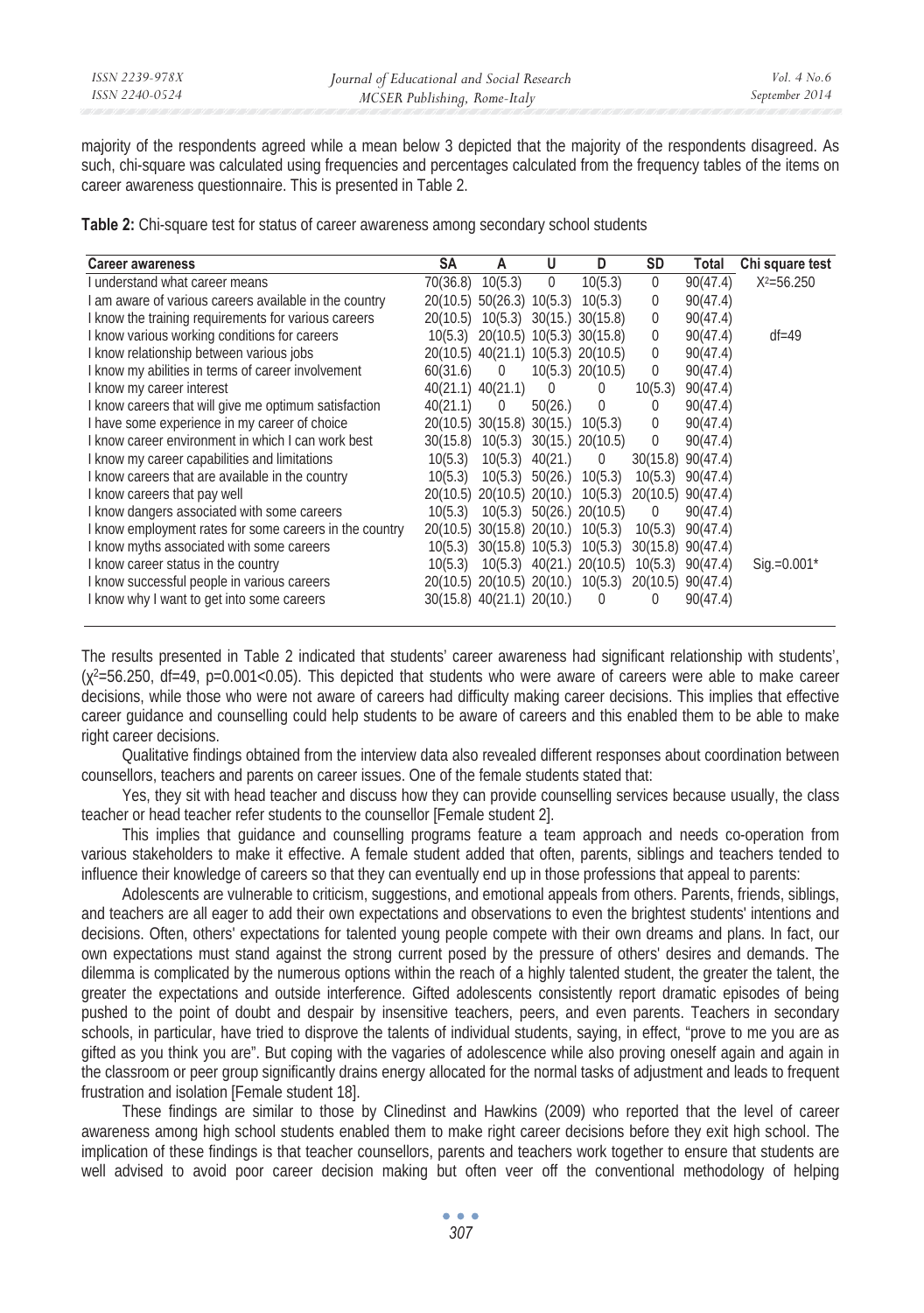| ISSN 2239-978X | Journal of Educational and Social Research | <i>Vol.</i> 4 No. 6 |
|----------------|--------------------------------------------|---------------------|
| ISSN 2240-0524 | MCSER Publishing, Rome-Italy               | September 2014      |
|                |                                            |                     |

adolescents choose own careers by intuitively coercing them to what they may not like.

However, there were contrary views posted by some of the students. One female student reiterated that: "parents are only involved in counselling issues when the student makes a mistake and is sent home. The issues of careers are rarely discussed between them" [Female student 4]. This implies that despite the coordination between parents, teachers and counsellors, it is still not well developed in all schools. Further, it may also be a result of weak guidance and counselling programmes in some schools. It is therefore imperative for all counselling units in all schools to ensure effective consultation model between the government, counsellors, teachers, parents and students.

During the interview carried out by the researcher, another school principal highlighted was career awareness among students. He stated that guidance and counselling units were not well developed in some schools hence, most students were not aware of the benefits of counselling: "There are a few students who know what they want to become but majority do not know" [Principal 1].

Further inquiry into whether students make career choices after counselling revealed different perspective from the principal who stated that:

No, they may not make right choices in some cases but some still do make the right career choices. The ability to offer proper career counselling depends on finances and human resources which most schools do not have. Therefore, it's hard to offer comprehensive services. [Principal 6].

The teacher counsellor also added that "we don't have enough hand books on guidance and counselling to be able to offer effective services" [Teacher counsellor 1]. These implied that shortage or lack of financial and human resources affected the counselling services in most school. It was not therefore offered effectively.

This finding complement that of Chapman (2010) who showed that the role of good information and self-efficacy in the career decision-making process, and much of the literature as well, provides specific guidance on how counsellors can influence high school career aspirations.

#### *4.1.2 Findings on relationship between career awareness and career decision making.*

Regression analysis was conducted to establish the ability of career awareness to predict career decision-making. Linear regression was considered important because it goes beyond correlation by offering prediction capabilities. Here, the researcher sought to establish how well awareness among secondary school students career predicted career decisionmaking among them. However, even when a regression coefficient was correctly interpreted as a rate of change of a conditional mean rather than a rate of change of the response variable, it was important to take into account the uncertainty in the estimation of the regression coefficient. Therefore, if the t-test for a regression coefficient was not statistically significant, it was not appropriate to interpret the coefficient. A better alternative was to say, "No statistically significant linear dependence of the mean of conditional variable on response variable was detected." The prediction was considered significant at P>.05. The results are presented in Table 3.

| Model      | <b>Sum of Squares</b> | df | <b>Mean Square</b> |     | Sig. |             | 95.0% Confidence Interval |
|------------|-----------------------|----|--------------------|-----|------|-------------|---------------------------|
| Regression | 3.479                 |    | 3.479              | 085 | 779  | Lower bound | Upper bound               |
| Residual   | 286.521               |    | 40.932             |     |      |             |                           |
| Total      | 290.000               |    |                    |     |      | .001        | 38.255                    |

**Table 3:** Regression analysis results on relationship between career awareness and career decision-making

Dependent variable: career decision-making

Predictor: (constant), career awareness

The findings in table 3 revealed that, t-statistics was  $t=.085>p=.05$ . This implied that the relationship between the dependent variable (career decision making) and the predictor (career awareness was not just due to the distribution through random sampling (chance). This is because only 8.5% of the relationship was due to chance. Specifically, career awareness by students predicted their ability for career decision-making. Therefore, there was a positive and significant relationship between career awareness and career decision-making. The findings were similar to those by Trusty (2006) who reported that career awareness and exploration among students gave them the knowledge to choose right careers according their interest and ability. However, because the size of the P-value for a coefficient says nothing about the size of the effect that variable is having on the dependent variable - it was possible to have a highly significant result (very small P-value) for a miniscule effect. As such it was imperative to interpret the prediction via confidence interval. The 95% confidence interval for regression coefficients gave the same information. It was 95% confident that the real,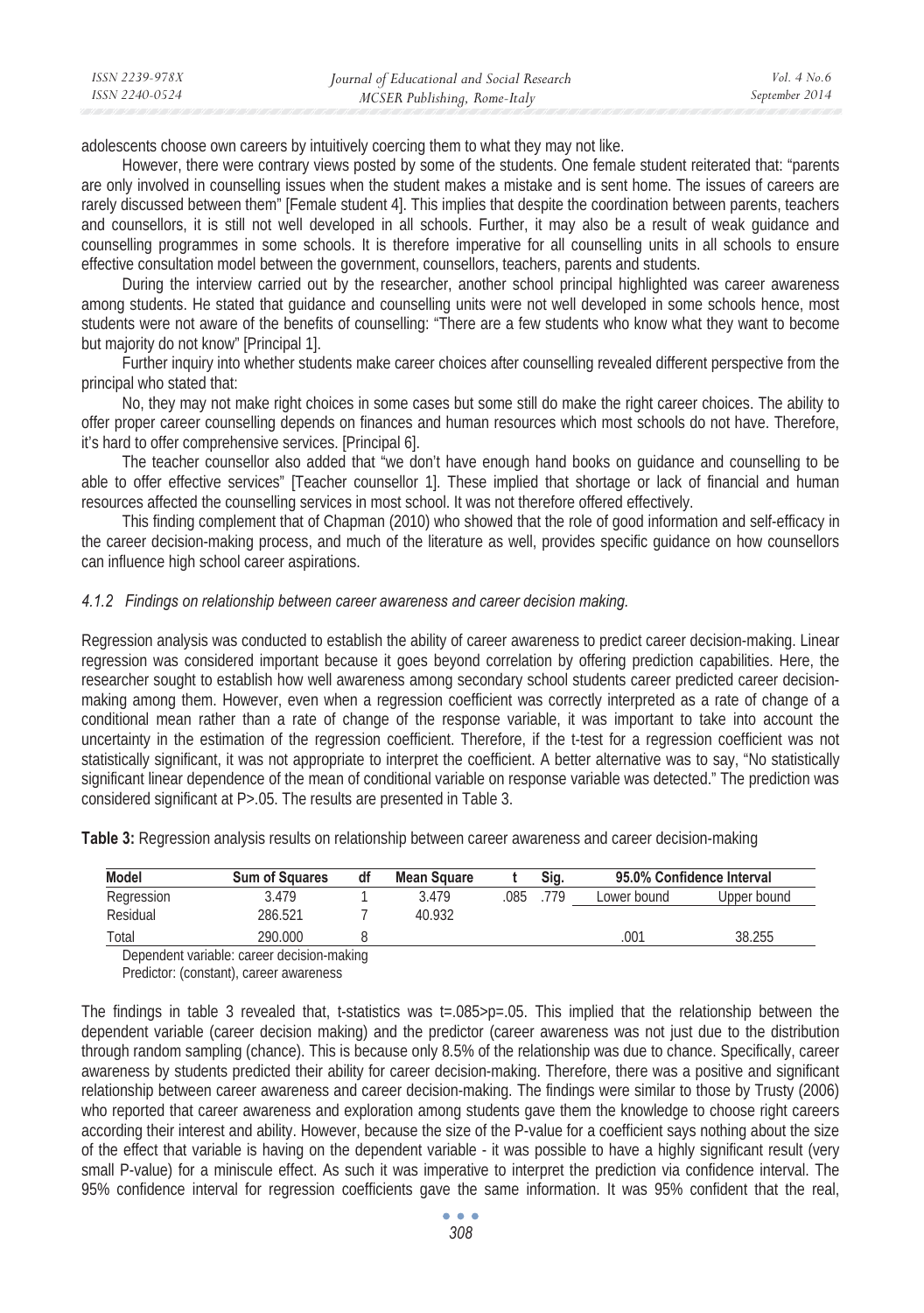| ISSN 2239-978X | Journal of Educational and Social Research | Vol. $4$ No. 6 |
|----------------|--------------------------------------------|----------------|
| ISSN 2240-0524 | MCSER Publishing, Rome-Italy               | September 2014 |
|                |                                            |                |

underlying value of the coefficients that the researcher estimated fell somewhere in the 95% confidence interval. The confidence interval was not close to the mean square (3.479) than the t-statistics (.085) intuitively implying that career awareness positively predicted career decision making on secondary school students. This is similar to the findings by Muzongondi (2012) who found o that career decision-making derived its significance from career awareness.

The researcher also obtained qualitative data from the counselors how effective counseling demonstrates the ability of students to apply decision-making skills to goal setting and attainment. She posited that:

*This involves the ability of learners to use the process of decision making to identify and implement academic and*  career goals that sustain positive attitudes and behaviours during their schooling and throughout their lifetime. It emphasizes steps in the decision making process; consequences of decisions and choices; importance of goal setting *and follow through; developing short- and long-term goals; generating alternatives and options; and responsibility for consequences of choices made [Teacher counsellor 3].* 

Career decisions should be informed by appropriate academic ability because careers are chosen based on academic performance. As such, the counselors were asked to elucidate the fact that students could demonstrate understanding of the academic preparation needed to choose from a wide range of postsecondary choices. The findings are contrary to those revealed in a study by Muzongondi (2012) conducted a study in three districts to determine how prepared secondary school students were concerning career decision-making. It was also imperative for the counselors to demonstrate knowledge of the factors involved in making career decisions. This is important because they are required to undertake extensive research on factors that influence students' career decision-making and counsel them appropriately. One of the teachers reiterated that this was not fully explored due to lack of resources but agreed that it is a program standard that needed consideration:

*This standard involves the ability of the learner to apply knowledge and skills to career selection. It involves researching careers and the world of work; resources for researching; the use of technology; self knowledge; academic preparation needed for careers; and matching personal qualities, interests and abilities to career pathways [Teacher counsellor 1].* 

This is similar to Clinedinst and Hawkins' (2009) who reported that, the ability of students to apply knowledge and skills on career selection was dependent upon awareness created through effective guidance and counselling. The implication of this finding is that, students rarely make appropriate career choices where career guidance and counselling is not effective.

### *4.2 Findings based on gender differences in career awareness among public secondary school students.*

The study also investigated the role played by gender differences in career awareness. As such, the fourth question sought answers on whether there were gender differences in career awareness among public secondary school students. For descriptive analysis, male was represented by 1 while female was represented by 2. The cut-point to this scale was 1.5 thus, any mean less than 1.5 represented majority as male gender while mean above 1.5 represented female gender as the majority. The descriptive statistics results are presented in Table 4.

|        | Ν  | Mean | <b>Std. Deviation</b> | <b>Std. Error Mean</b> |
|--------|----|------|-----------------------|------------------------|
| Gender | 90 | .33  | .500                  | .167                   |
| Male   | 60 | .03  | つつ1<br>.JZ I          | .029                   |
| Female | 30 | .30  | 157                   | በ1 ን                   |

**Table 4:** Descriptive Statistics: Mean and standard deviation of students' gender

The descriptive analysis of whole population (all gender) revealed a mean of 1.33 representing 66.7% with a standard deviation of .500. This indicated that the majority of the respondents were male. There were six male and four female students. This gender disparity is consistent with previous findings and could be attributed to high dropout rate among girls than boys. The findings are contrary to those of a study carried out in Minnesota by Cross and Madson (2013) who found out that there were same male and female enrolment in schools. This finding implies that girl-child is not given much priority in terms of education in Marsabit. This is because of cultural and traditional practices including early marriages in the communities in this region.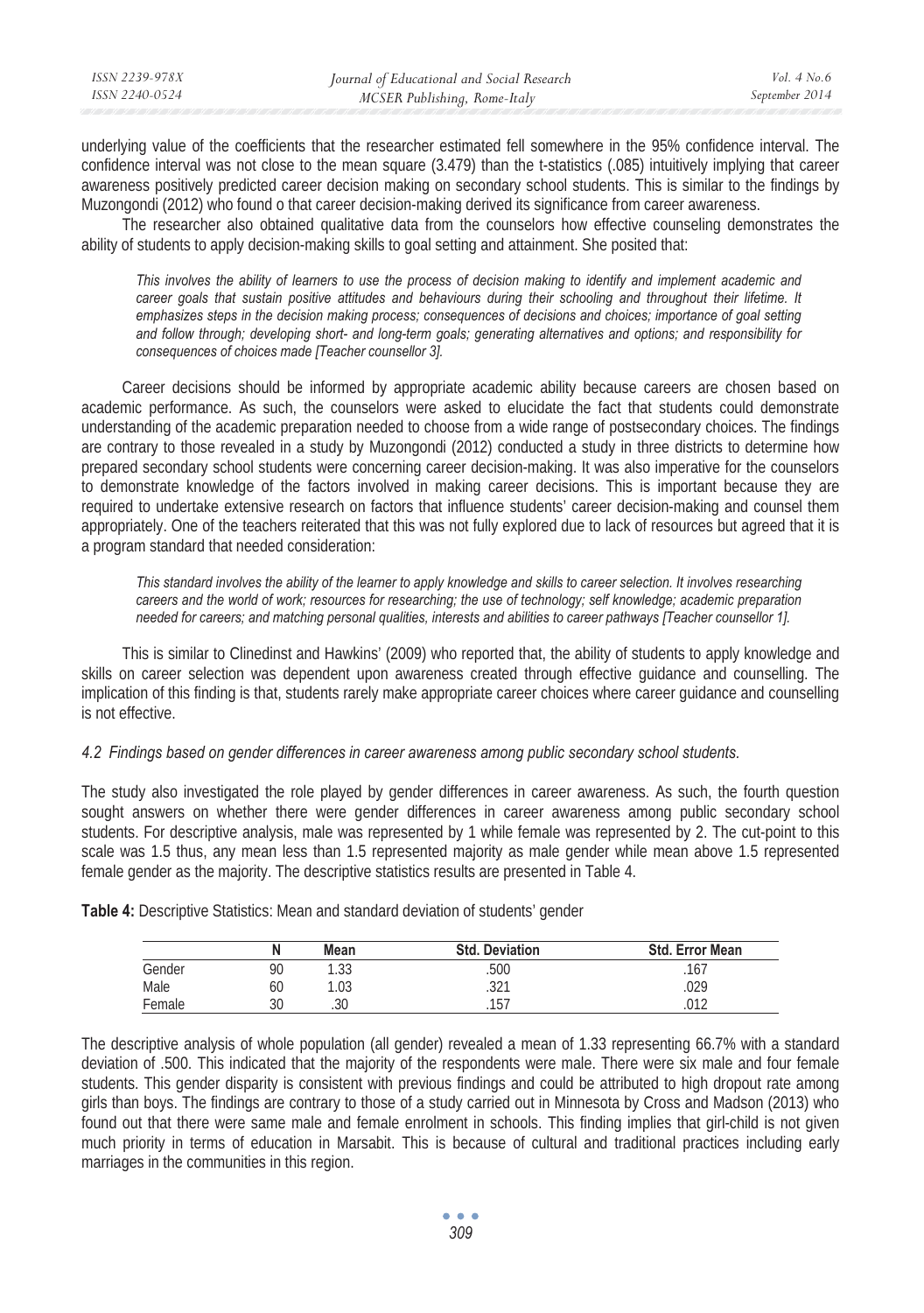### *4.2.1 Inferential Statistics: One Sample t-test on gender differences and career awareness.*

Because of the descriptive statistics did not give any relationships between gander and career awareness, it was important to establish this. As such, one sample t-test was used with a known percentage of 67% as the test value.

**Table 5:** One sample t-test results on gender difference on career awareness

|        | Test Value = $.67$ |  |                      |                        |                                           |       |  |  |
|--------|--------------------|--|----------------------|------------------------|-------------------------------------------|-------|--|--|
|        |                    |  |                      |                        | 95% Confidence Interval of the Difference |       |  |  |
|        |                    |  | t df Sig. (2-tailed) | <b>Mean Difference</b> | Lower                                     | Upper |  |  |
| Gender | .020 8             |  | 985                  | 003                    | $-.38$                                    | .39   |  |  |

The results in table 5 showed that, the *p*-value of the test was .985 which is greater than the level of significance 0.05. It indicated that the percentage of students' perception was not significantly different from 67%. The positive *t* score implied that the sample proportion was greater than 67% but the evidence (based on the p-value) was insufficient to conclude that the perception of students in the population was significantly different from 67%. Therefore, there were no relationship between gender difference and career awareness among the sampled students. This finding is contrary to that of Bland, Meurer and Maldonado (2012) who theorized in their study that there may be a function of gender differences in the values that influence students' career choices and one such value involves the desire to give comprehensive care for one's patients.

The data on gender and career awareness made inferential statistics (one sample t-test) less desirable. Therefore, a non-parametric test was also used for the two variables.

| Gender |         |         |          |          |          |          | Chi-square test |
|--------|---------|---------|----------|----------|----------|----------|-----------------|
|        | SА      |         |          |          | SD       | Total    | $X^2 = 9.00$    |
| Male   | 20(33%) | 40(67%) | $0(0\%)$ | $0(0\%)$ | $0(0\%)$ | 60(100%) | $df = 7$        |
| Female | 20(67%) | 10(33%) | $0(0\%)$ | $0(0\%)$ | $0(0\%)$ | 30(100%) | $Si0 = .253$    |

**Table 6:** Chi-square test results for gender difference in career awareness

\*Significant at *p*<.05 level

The results in table 6 indicate a significance of .253. This is greater than .05 level, inferring that career awareness among secondary school students is not influenced by gender differences. Statistically, there is no significant relationship between gender and career awareness among secondary school students. Therefore, the secondary school students had equal chances of achieving career awareness despite their gender differences. This meant that effective career counselling will affect influence their career awareness equally and provide them with equal opportunity to make informed career decisions. These findings are similar to those by Newton and Grayson (2012) who found out in their study of gender and career that awareness among students was not a result of gender.

The interview of the teacher counsellor in one of the schools revealed similar to the quantitative information. The study sought to establish how gender influenced career decision-making among students.

Girls had a lot of work to do at home. They lacked enough time to concentrate well into making their vocation choices unlike boys. This affected many girls who sometimes got unexpected pregnancies that finally terminate their desired careers." However, boys have enough time on their side to study and make the right career decisions but due to harsh environmental conditions in Marsabit, some flee away from war torn areas and drop out of school. Both boys and girls have opportunity to make career decisions with the help of a mentor. [Teacher counsellor 2].

This implies that gender difference did not play a role in career decision-making among students in secondary school in Marsabit. However, the girls were disadvantaged because of high rate of dropout among them. Several challenges like early pregnancies and domestic work also played to their stay out of schools. The findings are similar to Newton and Grayson's (2012) who reported that girls were more susceptible to the societal vagaries in developing countries. This affected their schooling from an early and as a result, most did not attain good education.

### **5. Concluding Remarks**

The study investigated the status of career awareness among public secondary school students in Marsabit Central